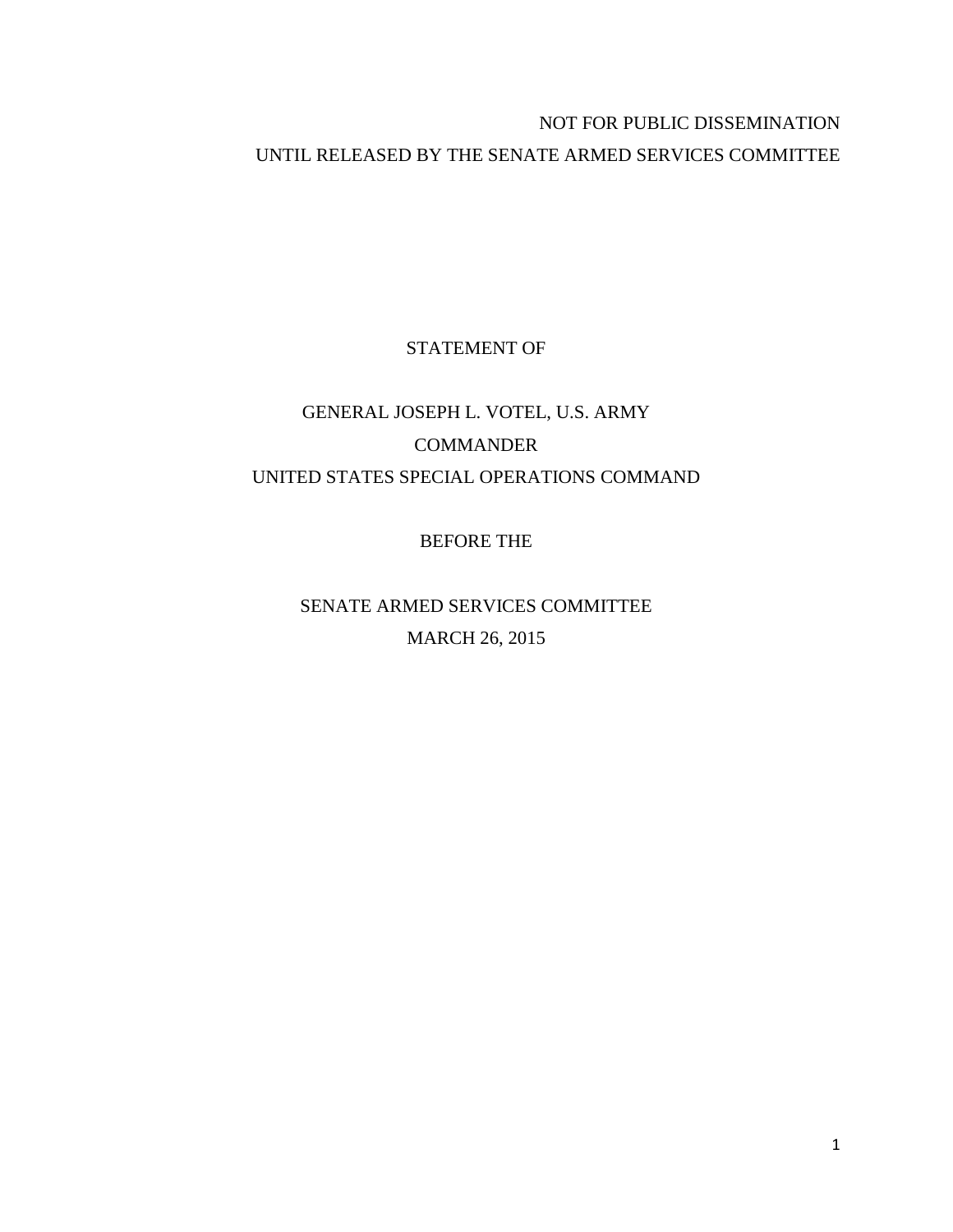### *OPENING REMARKS*

Mr. Chairman and distinguished Members of the Committee, thank you for the opportunity to address you today, which is my first as the  $10<sup>th</sup>$  Commander of United States Special Operations Command (USSOCOM). I am honored to be here to convey our appreciation for your indispensable support and to provide an update on our nation's special operations forces (SOF). During my remarks, I will describe USSOCOM's posture, purpose, and mission in the context of the emerging strategic environment. I will then share my priorities and concerns, and explain how we will accomplish our assigned missions and prepare for an uncertain future.

## *SOF ETHIC and CULTURE*

I would like to begin by commending the extraordinary efforts made by our special operations forces to keep our nation safe. USSOCOM's highly specialized military and civilian personnel, our "quiet professionals," are asked to respond to our nation's most complex, demanding, and high-risk challenges. Building this skilled and specialized force is a demanding, time-intensive process. Every day, our forces put forth an extraordinary level of effort and personal sacrifice, while enduring grueling physical and mental demands to meet mission requirements. They deserve our admiration and gratitude, along with all of our Soldiers, Sailors, Airmen, and Marines. They are all part of a team doing essential work on behalf of our nation.

The SOF commitment to excellence is imperative in accomplishing what our nation has asked of these dedicated men and women – I am proud to serve as their commander. USSOCOM is a values-based organization – always mindful that our personal and professional conduct reflects not only on ourselves, but also on our nation. We will continue to earn the high level of trust that our leaders have placed in us by maintaining an open dialogue on the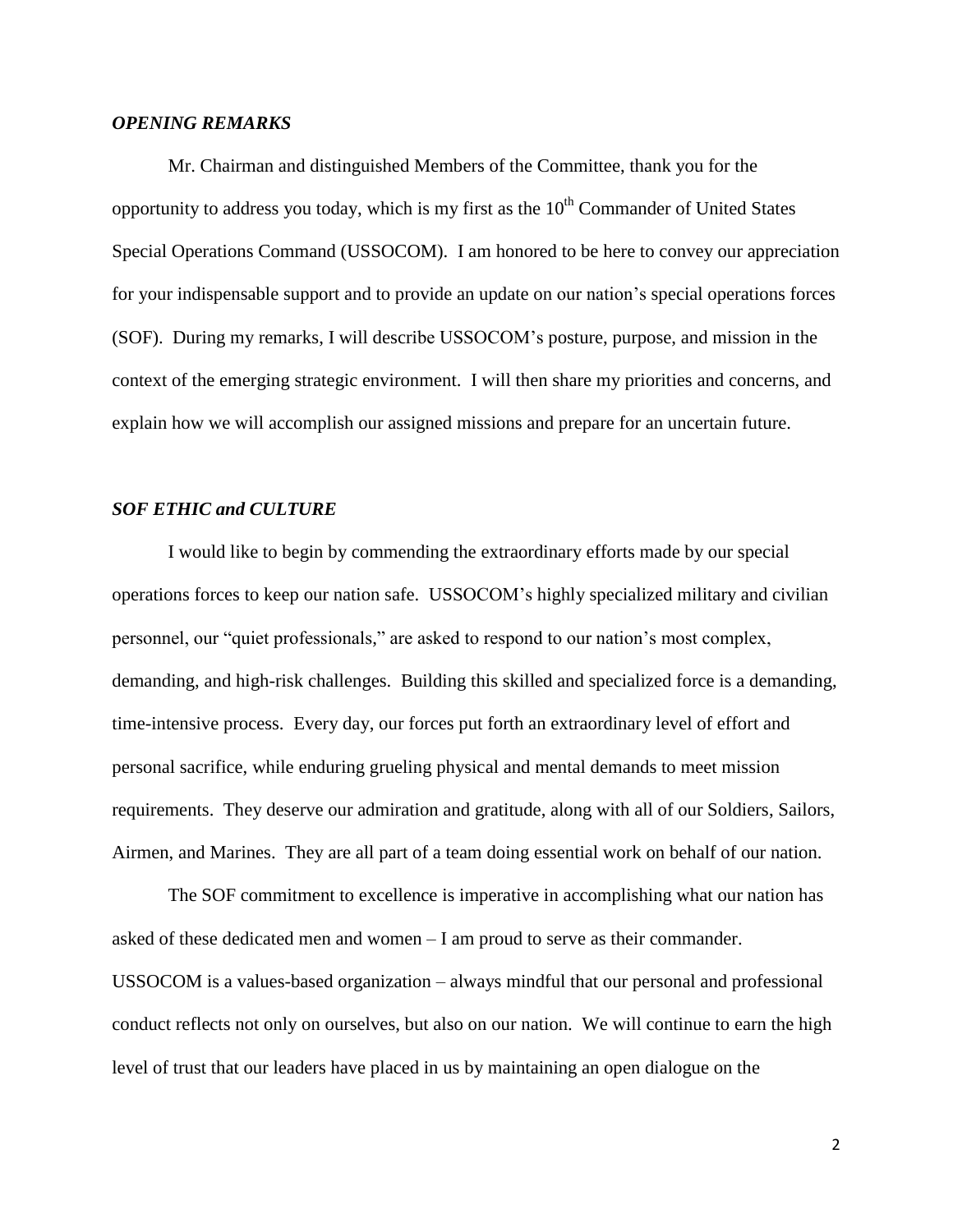challenges we face, providing our best military advice, and remaining responsible stewards of U.S. tax dollars.

#### *USSOCOM's MISSION*

As you know, Congress created USSOCOM in 1987 and gave it distinct Service-like responsibilities, which makes it unique among the nine Unified Combatant Commands. Under U.S. Code Title 10, Sections 164 and 167, it is my responsibility, as the Commander of USSOCOM, to organize, train, and equip SOF for current and future challenges. Our mission is to synchronize the planning of special operations and provide SOF to support persistent, networked, and distributed Geographic Combatant Command (GCC) operations to protect and advance our nation's interests.

As global security challenges become increasingly interconnected and interdependent, USSOCOM is investing in our own connections, deepening our relationships with the GCCs, our international partners, and with U.S. national security decision-makers at home. These relationships are helping us build common understandings of shared threats and facilitate cooperation.

In short, USSOCOM sees its role as an indispensable supporting command to our GCCs, working seamlessly with interagency and international partners to provide capabilities critical to addressing emerging problems and securing our nation's interests. Ultimately, the best indicator of our success will be the success of the GCCs.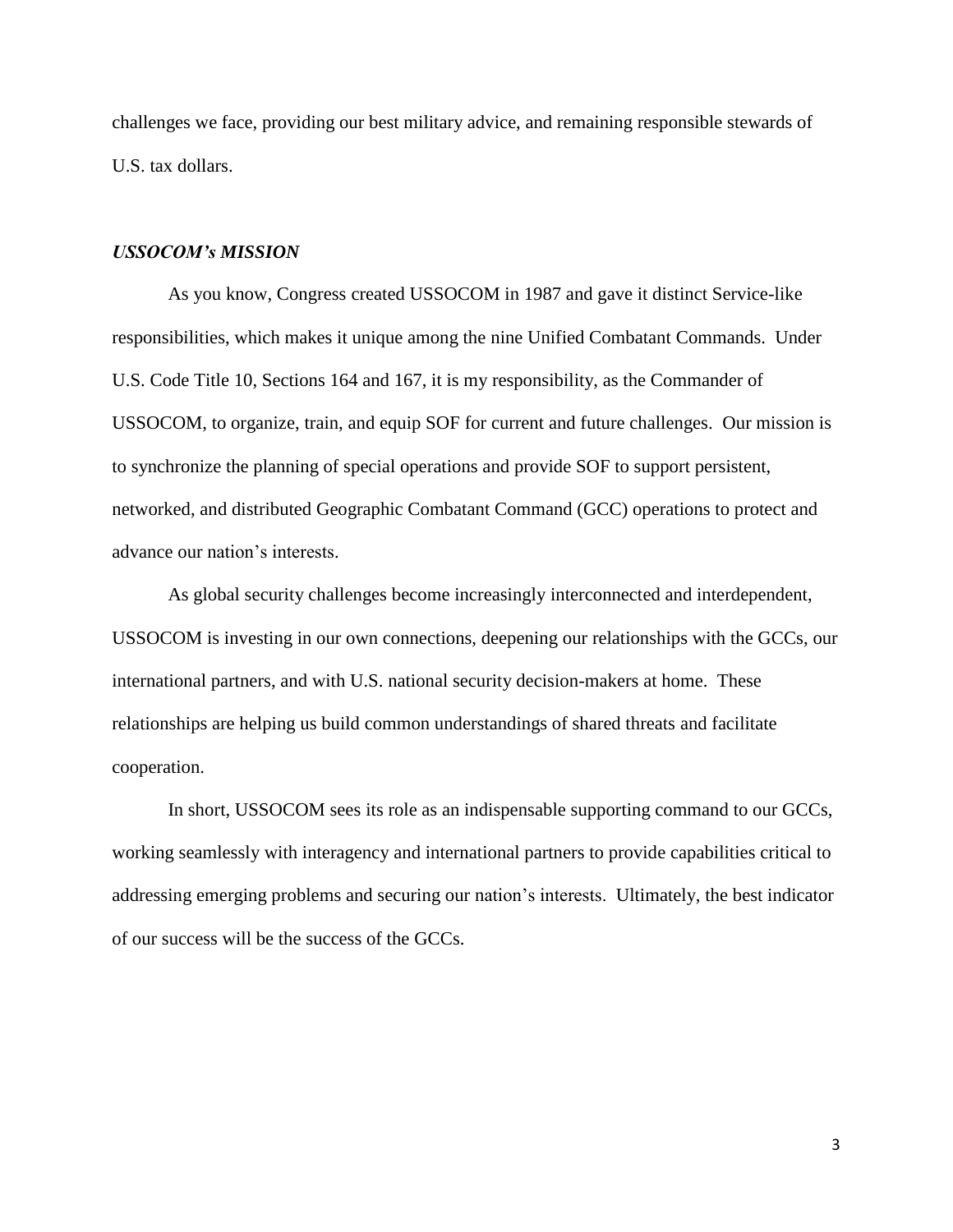## *TODAY'S US SPECIAL OPERATIONS FORCE*

Since assuming command in August 2014, I have had the opportunity to travel to every GCC to consult with the commanders and visit with our forward deployed special operations units. I would like to give you a snapshot of U.S. SOF and the range of missions they are executing, and describe their experience as part of today's military.

Today, our United States Special Operations Forces are comprised of over 69,000 men and women serving as operators, enablers, and support personnel. The SOF community is made up of our nation's finest leaders and organizational teams. Within the force of "quiet professionals" are Army Special Forces, SEALs (Sea, Air, Land Teams), Air Commandos, Rangers, Night Stalker helicopter crews, Marine Raiders, civil affairs personnel, psychological operations personnel, acquisition experts, logisticians, administrators, analysts, planners, communicators, and other specialists who are instrumental in fulfilling our mission. We also rely heavily upon our Guard and Reserve units, as well as government civilians and contractors.

Our SOF are deployed to more than 80 countries worldwide, filling GCC requirements and supporting 10 named operations. In addition to the nearly 3,500 personnel we have stationed forward, we also have over 7,000 service members deployed in support of a variety of GCC requirements on any given day. These requirements span the range of our core activities as directed by the Secretary of Defense. From working with indigenous forces and local governments to improve local security, to high-risk counterterrorism operations – SOF are in vital roles performing essential tasks. They provide critical linkages to our security partners and must be prepared to handle a wide range of contingencies, despite a small footprint in their areas of responsibility. These missions are often complicated, demanding, and high-risk.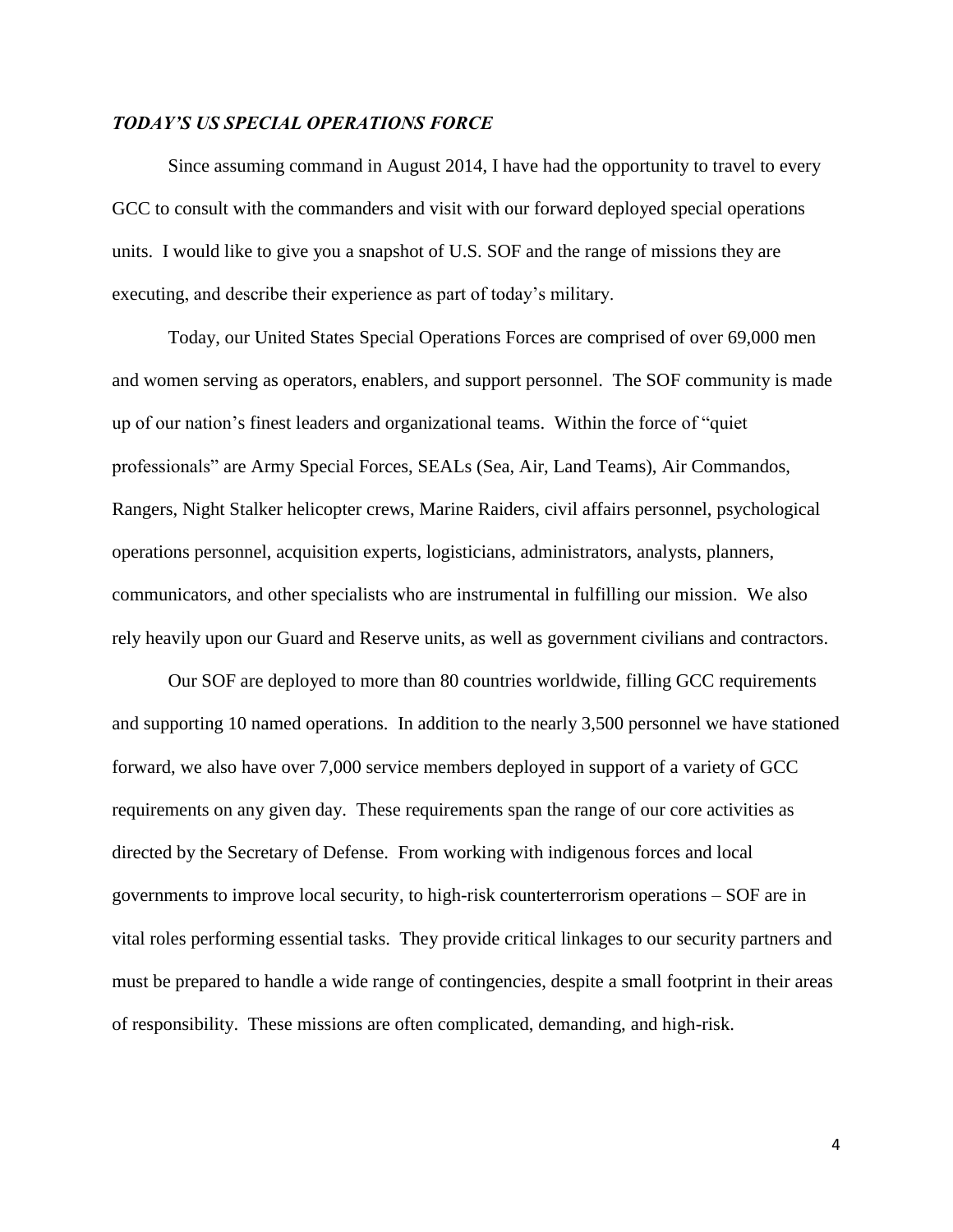Because of the unique skill set SOF possess, we are seeing increasing demand for these units across the GCCs. The typical operator is older than counterparts in the conventional forces, has attended multiple advanced tactical schools, and has received specialized cultural and language training. This depth of experience and range of expertise has been in high demand since 9/11. Over the last 14 years, the average service member in SOF has deployed between 4 to 10 times –with most toward the higher end of that range – and has frequently had less than 12 months at home between deployments. About 50% of our force is married with children and have sacrificed a great deal of time with their families. High operational tempo has put a strain on both our operators and their families, and most, if not all, of our SOF operators have lost friends both overseas and at home. Our SOF warriors have performed their duties superbly, but not without stress or loss; we have sustained over 2,500 wounded and killed in action. We now have approximately 7,500 members in our SOF Wounded Warrior program, many of them due to the "invisible wounds" of traumatic stress. We have a great deal of work to do to ensure these men and women receive proper care.

On the positive side, the pressure exerted over this time has created a self-confident, mature, knowledgeable, and agile force that has a greater awareness of what is important to our nation. The range of experience and expertise in special operations forces make them uniquely suited to deal with many of the complex challenges we see emerging in the security environment.

## *THE STRATEGIC ENVIRONMENT*

We are living in a hyper-connected world; the spread of technology into an increasing number of cultures and societies is driving change in the strategic environment. The Cold War suppressed political mobilization in a variety of ways. The removal of those constraints, coupled with technology, is creating both challenges and opportunities. Adversaries can now easily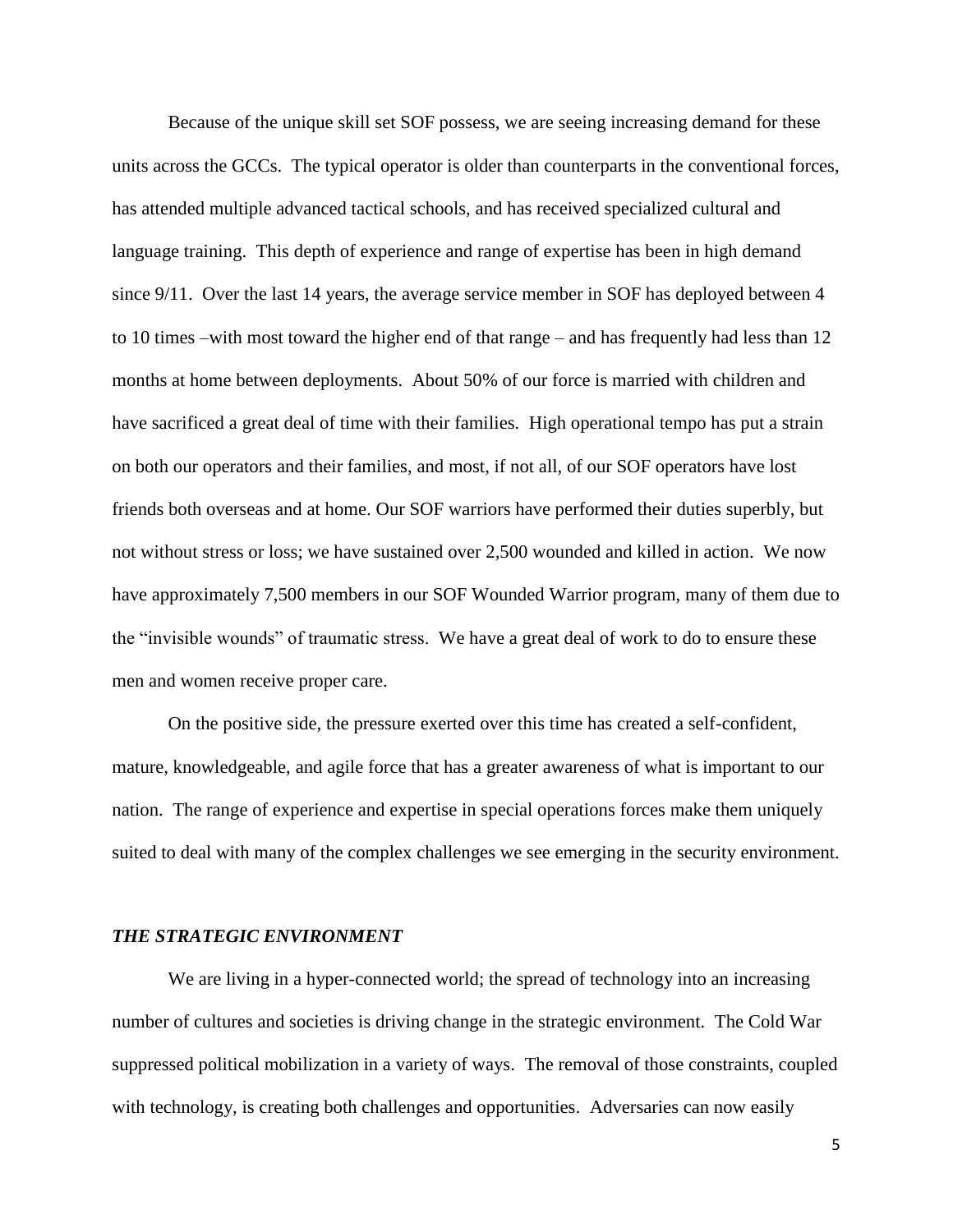access tools that range from advanced weapons systems and cyber capabilities to improvised explosive devices (IEDs), which are providing an expanding variety of coercive options. Yet we also see opportunities emerging as networked populations are seeking improvements in governance, security, and economic opportunity. Power and influence are now diffusing to a range of actors, both state and non-state, who have not traditionally wielded it. Many governments are struggling to adjust to the new realities. For the foreseeable future, instability will be driven by conflicts within and across state boundaries as much as it will be driven by conflicts between states themselves.

Within states, it is becoming much easier for aggrieved populations to network, organize, and demand change to the status quo; we have seen this in a number of locations across the world. Populations are increasingly challenging the legitimacy of their governments and demanding change on a range of issues. Governments unwilling or unable to accommodate change will face increasing pressure from dissatisfied segments of their populations. Traditional responses to control these situations may provide temporary respite, but too often fail to address the underlying grievances, which can lead to further instability.

Across state boundaries, violent non-state actors such as ISIL are exploiting local grievances among populations to advance their own horrific ends. Their methods routinely violate international norms and challenge regional governments' capabilities to respond. These groups rely upon their ability to build common identities with sub-sets of disaffected populations and magnify the potential for violence. Other non-state actors have more criminal inclinations and avoid law enforcement while building their power and influence.

Between states, technological advancement is providing rising powers more options to pursue their interests. In some cases, countries are seeking to expand their claims of sovereignty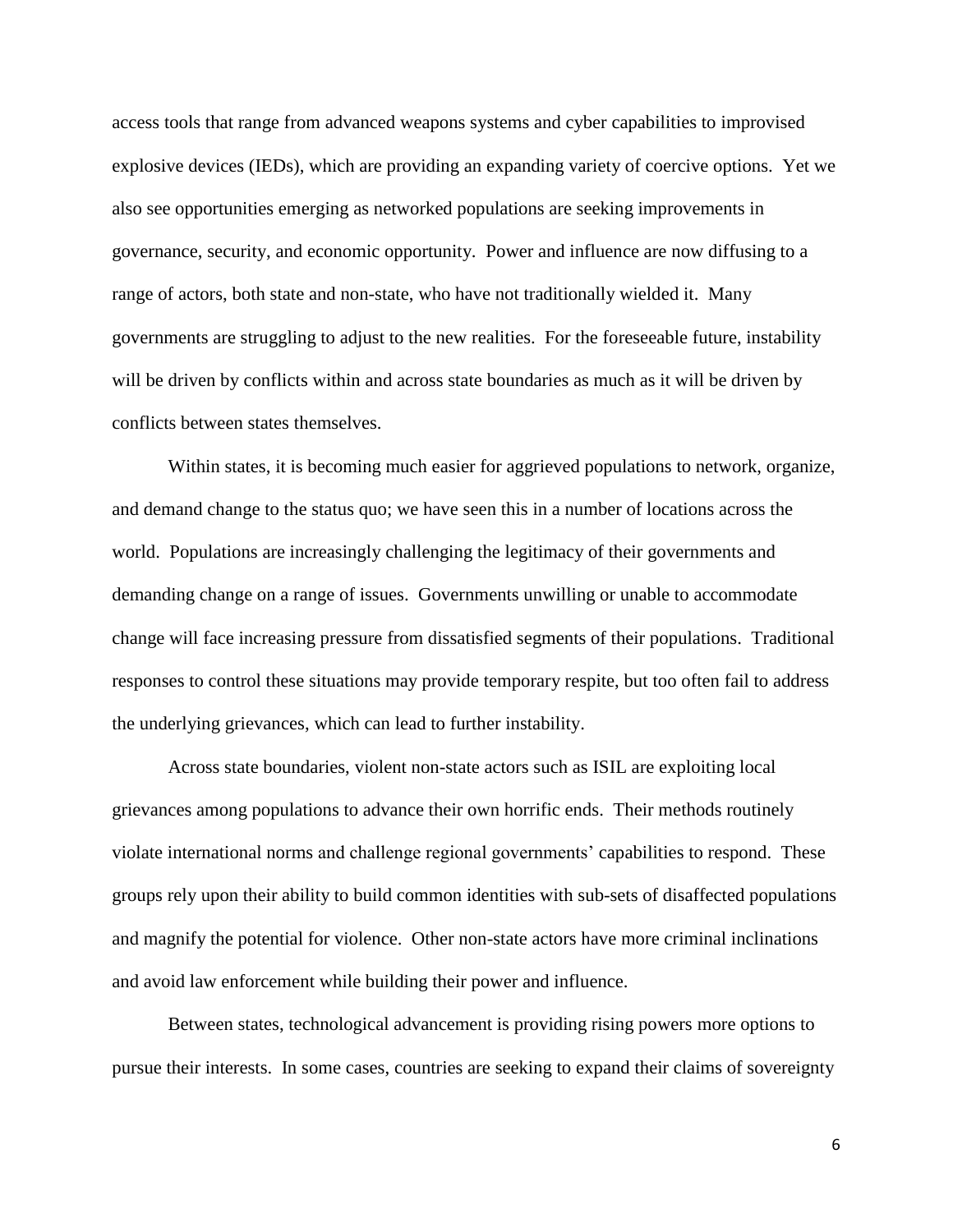outside of recognized borders. In other cases, they are sponsoring and relying upon non-state actors to act on their behalf abroad. Traditional approaches to deterrence are increasingly inadequate – particularly as some states are becoming adept at avoiding conventional military responses while advancing their interests through a combination of coercion, targeted violence, and exploitation of local issues. Russia is taking this approach and is systematically undermining neighboring governments and complicating international responses to its aggressive actions.

There are two clear implications of these environmental conditions. First, the diffusion of power is decreasing the ability of any state, acting alone, to control outcomes unilaterally. Globalization has created networked challenges on a massive scale. Only by working with a variety of security partners can we begin to address these issues.

Second, our success in this environment will be determined by our ability to adequately navigate conflicts that fall outside of the traditional peace-or-war construct. Actors taking a "gray zone" approach seek to secure their objectives while minimizing the scope and scale of actual fighting. In this "gray zone," we are confronted with ambiguity on the nature of the conflict, the parties involved, and the validity of the legal and political claims at stake. These conflicts defy our traditional views of war and require us to invest time and effort in ensuring we prepare ourselves with the proper capabilities, capacities, and authorities to safeguard U.S. interests.

#### *SOF's ROLE in this ENVIRONMENT*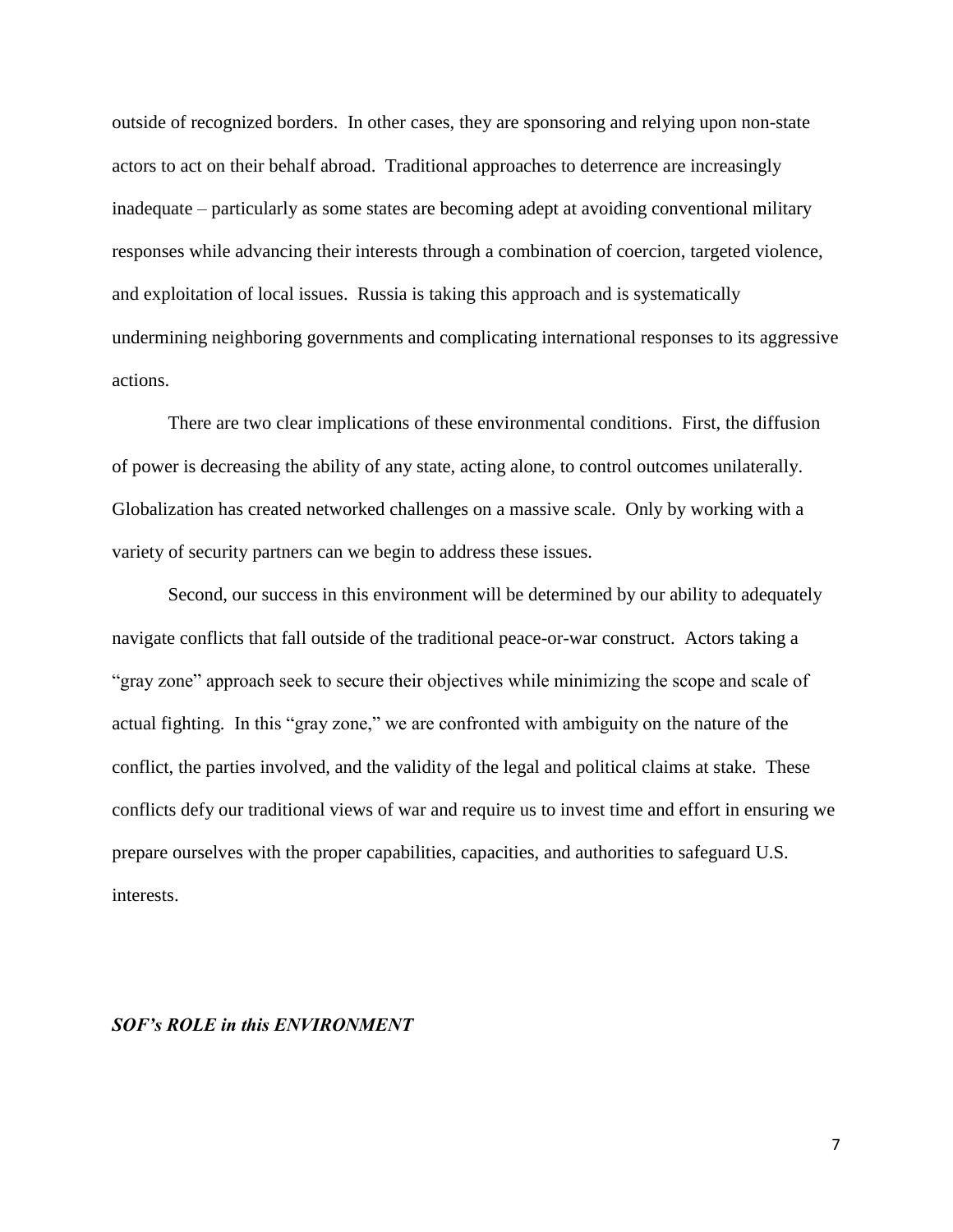If the environment is populated with potential adversaries who are adept at avoiding our conventional advantages, then we must be prepared to respond with appropriate tools. The traditional rules of conflict are changing – our ability to influence outcomes is not solely based on our aggregate military capability. Our success will increasingly be determined by our ability to respond with a range of capabilities while becoming more attuned to the intricacies involved in an evolving landscape of relationships.

U.S. Special Operations Forces provide a portfolio of options to deal with complex security challenges. We are uniquely able to operate in a variety of environments to support strategic progress in achieving national security objectives. Our comparative advantage in this environment is built upon three pillars: 1) persistent engagement, 2) enabling partners, and 3) discreet action.

First, we conduct persistent engagement in a variety of strategically important locations with a small-footprint approach that integrates a network of partners. This engagement allows us to nurture relationships prior to conflict. Our language and cultural expertise in these regions help us facilitate stability and counter malign influence with and through local security forces. Although SOF excel at short-notice missions under politically-sensitive conditions, we are most effective when we deliberately build inroads over time with partners who share our interests. This engagement allows SOF to buy time to prevent conflict in the first place.

Second, we integrate and enable both conventional forces and interagency capabilities. On a daily basis, SOF are assisting the GCCs across and between their areas of responsibility to address issues that are not constrained by borders. When crises escalate, SOF develop critical understanding, influence and relationships that aid conventional force entry into theater. The close working relationships we have built with GCCs are essential in ensuring we are able to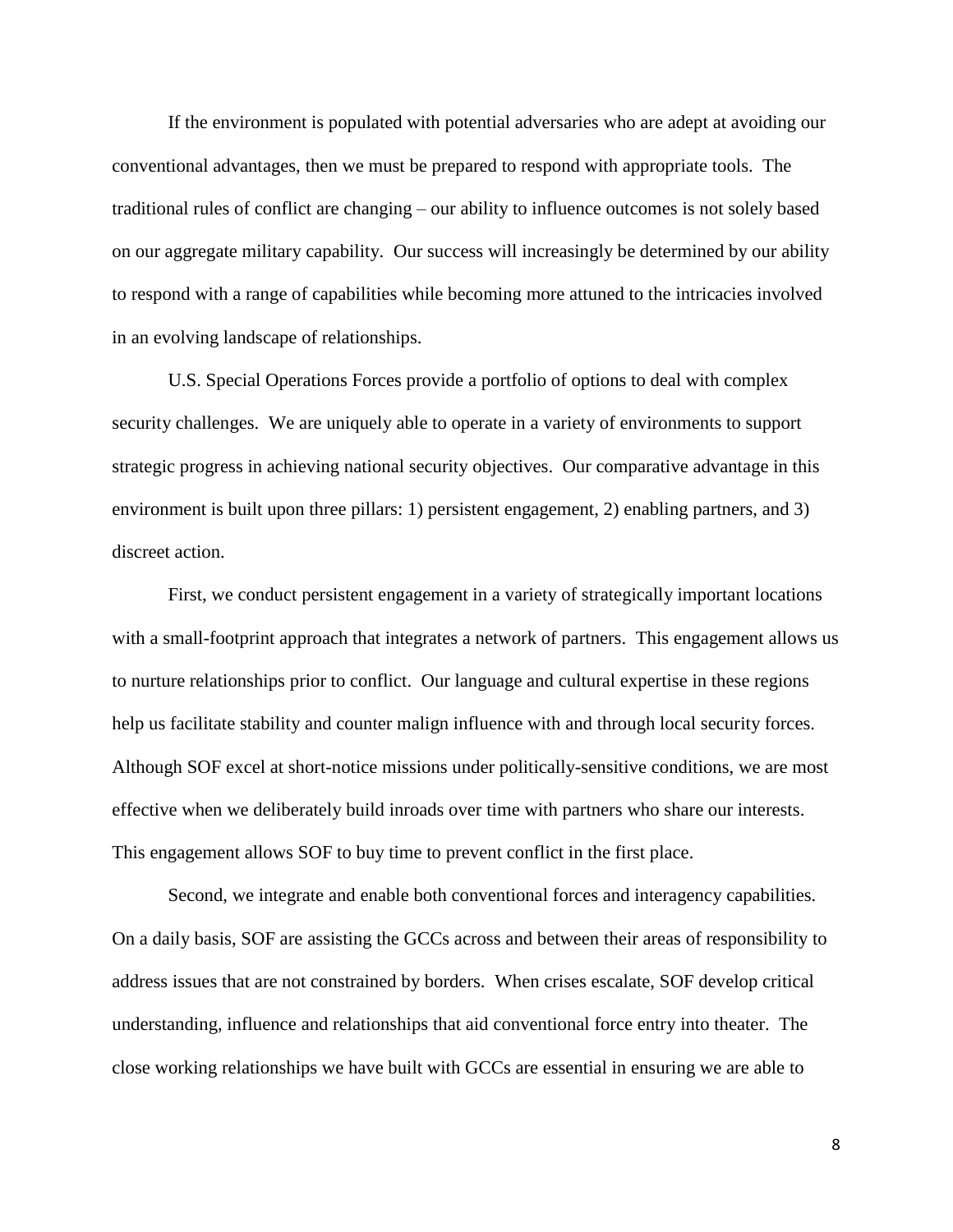properly support and augment their operations. Today's crises will not be resolved by a militaryonly approach; instead, the nature of these challenges demands a whole-of-government response. SOF play an important supporting, but not decisive, role. We continue to explore how we can better augment the capabilities of the interagency to support the National Security Strategy.

Third, USSOCOM provides the ability to conduct discreet action against our most immediate threats. Regardless of our efforts to build stability and favorably shape outcomes, the need remains for an effective crisis response and a robust, proactive counterterrorism program. For these cases, we must maintain the ability to conduct operations under politically-sensitive conditions. This capability provides a tailored military response that reduces the associated strategic risks and the likelihood of conflict escalation. We are continuing to disrupt the violent actions of extremist organizations in conjunction with conventional forces, the interagency, and our international SOF partners. These three pillars help us provide lower-risk, timely, and tailored options to deal with the growing variety of security problems in today's world.

#### *USSOCOM and its PARTNERS*

As an organization that deals with crises that occur in the "gray zone," I believe USSOCOM has an important role to play in facilitating interagency discussion. For example, we hosted senior policymakers last year from across the interagency to discuss options to address transnational organized criminal networks. Just this past February, we hosted a similar event in Tampa on behalf of the National Counterterrorism Center to discuss the strategy to counter ISIL. Challenges such as these will continue to evolve – and so must our approach to dealing with them.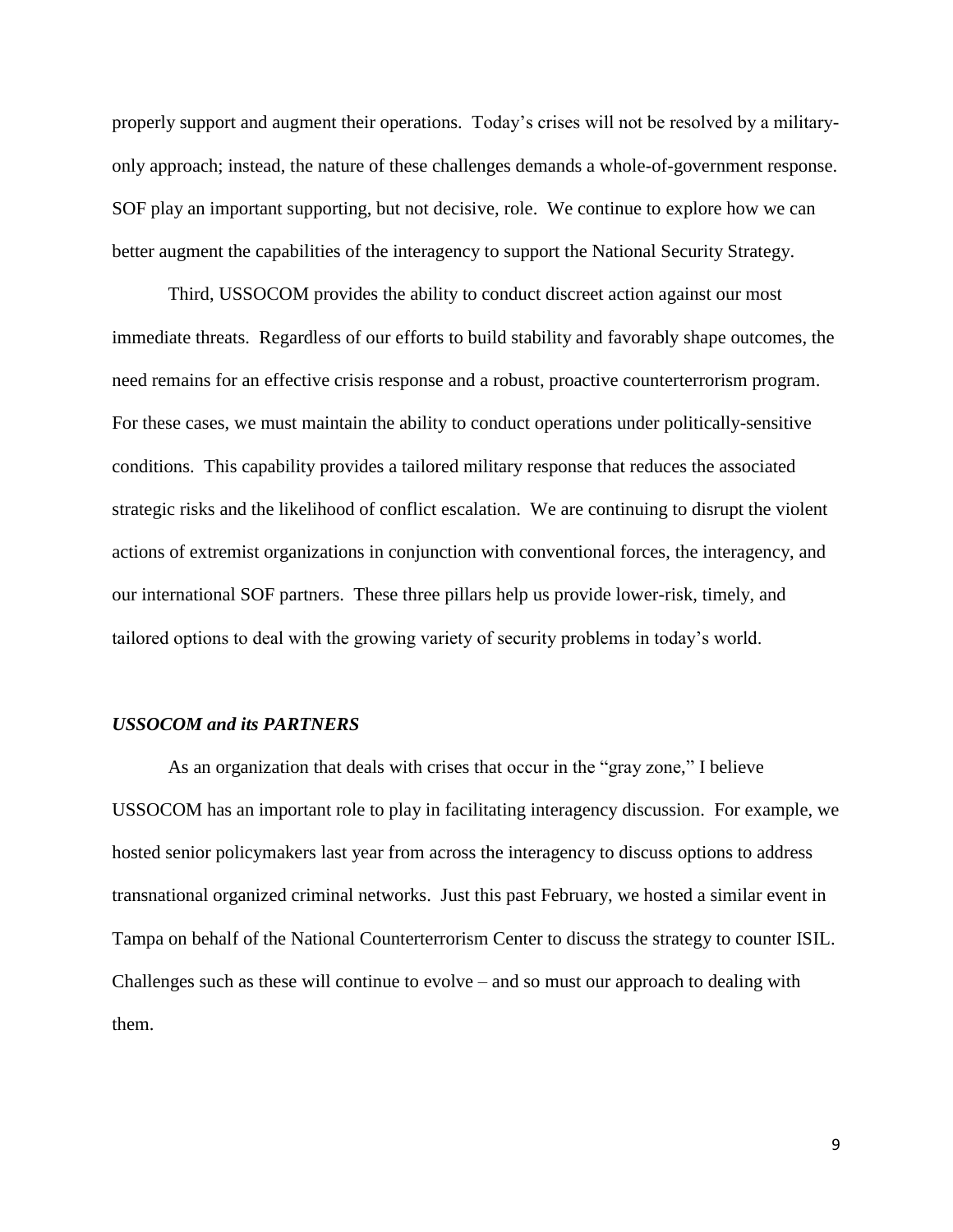Unconventional strategies are increasingly becoming a feature of the security environment. I believe it is time for us to have an in-depth discussion on how we can best support our national interests in these situations. Adversaries employing these strategies attempt to maximize their coercive influence while limiting their risk of serious retribution. They are becoming adept at avoiding crossing thresholds that would clearly justify the use of conventional military force. Destabilizing a government is becoming easier through non-attributable methods that are relatively cheap and easy to employ. Our success will therefore depend upon our ability to act with and through regional partners, leveraging all instruments of national power, to counter destabilizing influences.

Cyber threats are an increasingly common component of unconventional strategies for which we must develop a more comprehensive approach. Our ever-growing reliance on information infrastructure makes us vulnerable to attacks; the same is true for many governments around the world, to include our potential adversaries. Simultaneously, there are a variety of areas in which we must become more proficient to fully realize the potential of cyber capabilities. I believe the interagency needs to maintain a continuing focus on this area.

Social media is another component of unconventional strategies, and the security environment in general, that is playing a central role in recruiting individuals to causes. We must therefore develop our ability to interact with key influencers through this medium, or else risk blinding ourselves to this important conduit of information and influence in unfolding crises. We all must view this space as a routine operational area; it is redefining how humans interact. Our success in leveraging these tools will be determined by how well we cultivate the networks in which we participate; it is important to note that these are not "our" networks – the very nature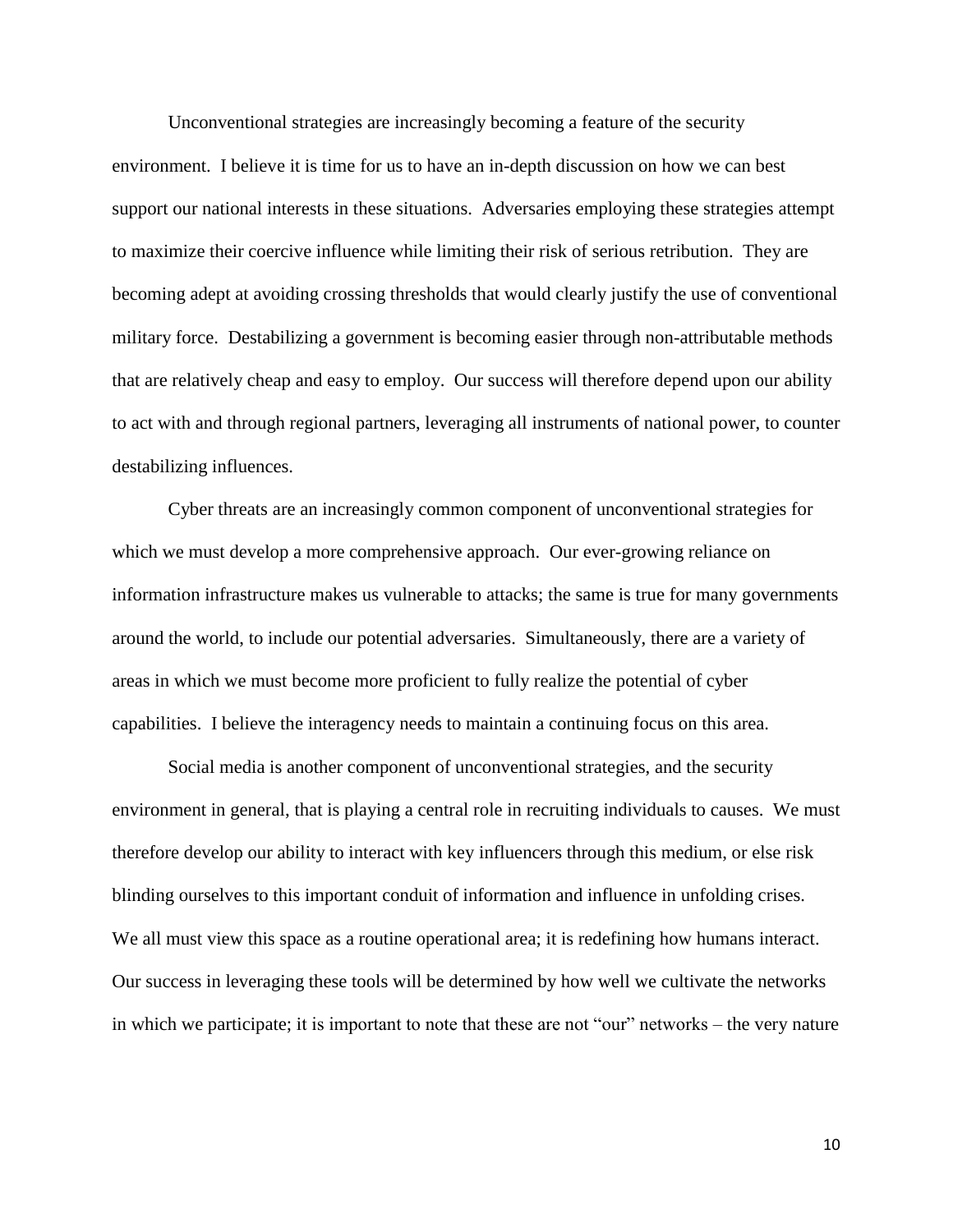of these relationship tools is decentralized and participatory, rather than centrally controlled. We require new thinking on this subject.

We stand ready to support interagency efforts to work through these challenges. Though there are military components to countering and deterring unconventional challenges, whole-ofgovernment strategies are essential for building lasting stability and safeguarding U.S. interests.

#### *DEVELOPING SOF for the SECURITY ENVIRONMENT*

Through close collaboration with Congress, I hope to optimize the allocation of our resources to develop the capabilities, capacities, and authorities required by the GCCs. While this emerging security environment will increase the demand for SOF, we are most effective when we integrate our efforts with the GCCs, Services, and the interagency. In order to strengthen SOF posture and capabilities, I have established five priorities for USSOCOM. Focusing on these priorities will enhance our ability to address the range of conventional and unconventional challenges that are increasingly characterizing the security environment.

First, we must ensure SOF readiness by developing the right people, skills, and capabilities to meet current requirements as well as those that will emerge in the future. As we face both fiscal and security challenges, we must balance the readiness of the current force with investment in future capabilities. Critical to this balance is ensuring that we maintain superior selection, training, education, and talent management for our people. In turn, our people must be supported by timely development, acquisition, and sustainment of both Service-provided and special operations-peculiar equipment.

Recognizing that humans are more important than hardware – our first SOF Truth – we must invest wisely in our people to develop the right talents our force requires. Over the past 14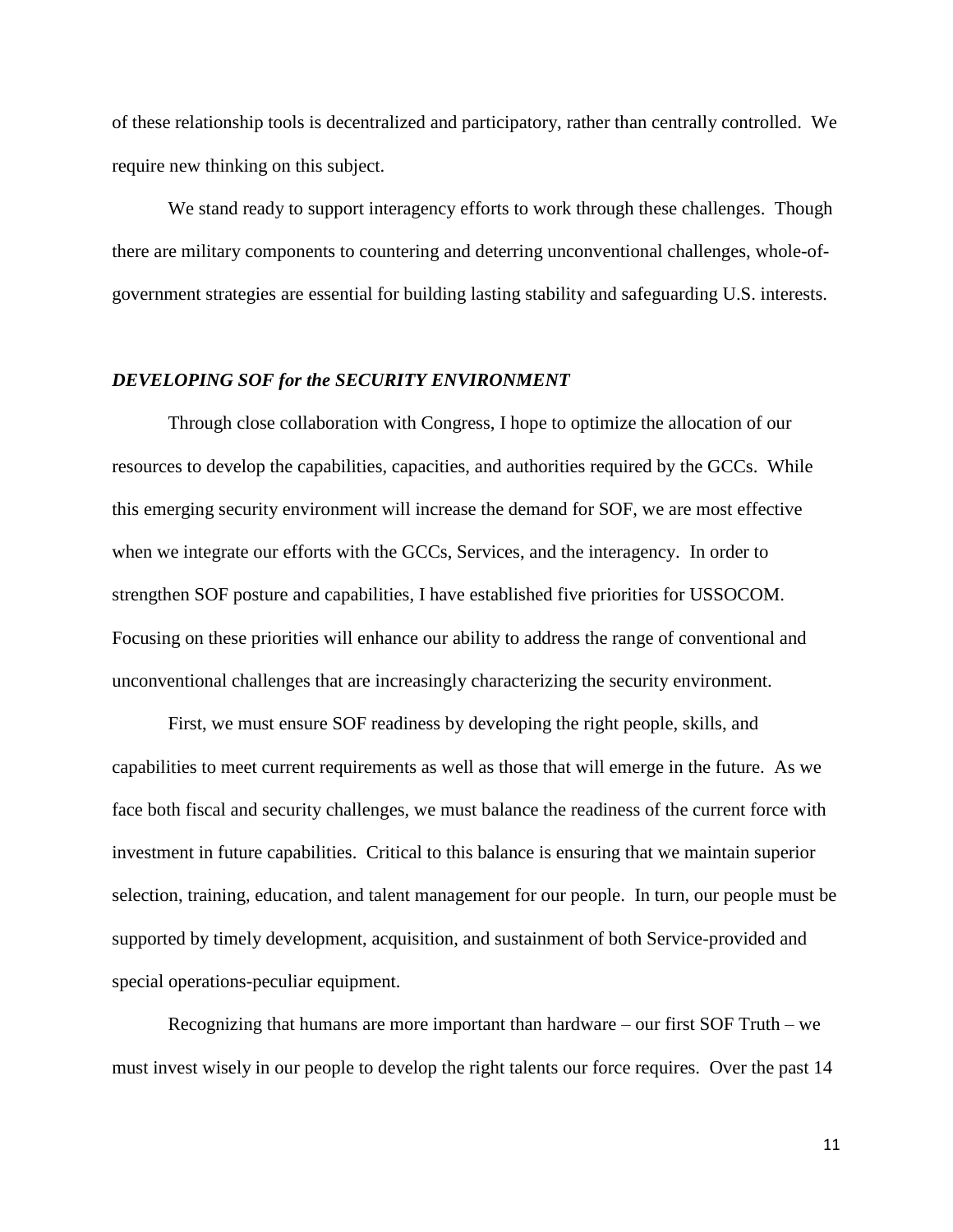years we have evolved our approach to consistently produce operators who possess the attributes and competencies we require. Developing language and cultural expertise is essential to our ability to operate in complex situations to promote the security of the U.S. and its allies. Operational success for SOF often depends on being able to establish relationships with key partners. The strength of these relationships is founded on culturally attuned, regionally trained operators interacting directly with foreign officials and security forces in their language. USSOCOM and its Components continue to strengthen and rebalance regional capabilities to provide appropriate expertise.

We have a shared responsibility with the Services for developing our special operations forces and we are partnering with them on ways we can better assess and manage talent. USSOCOM has the responsibility for ensuring the combat readiness of its forces while the Services have broad authority for career development, so we are working on improving how we collaboratively prepare SOF for the challenges they face. Yet reliance on the Services is not limited to recruitment and development of our operators. The readiness of USSOCOM, the Services, and Functional Combatant Commands are inextricably linked as SOF relies heavily on Service training, logistics, facilities, and operational enablers such as cyber networks, global distribution, and global patient movement. Service and Functional Combatant Commanders' support will remain a critical requirement as USSOCOM continues to deploy SOF to meet increasing GCC demand.

In terms of funding, our readiness has remained relatively stable over the past four years through a combination of consistent base and Overseas Contingency Operations (OCO) funding, which has allowed USSOCOM to fulfill the most critical GCC demands. Although the majority of our efforts have focused on the CENTCOM AOR, our current budget shifts efforts to improve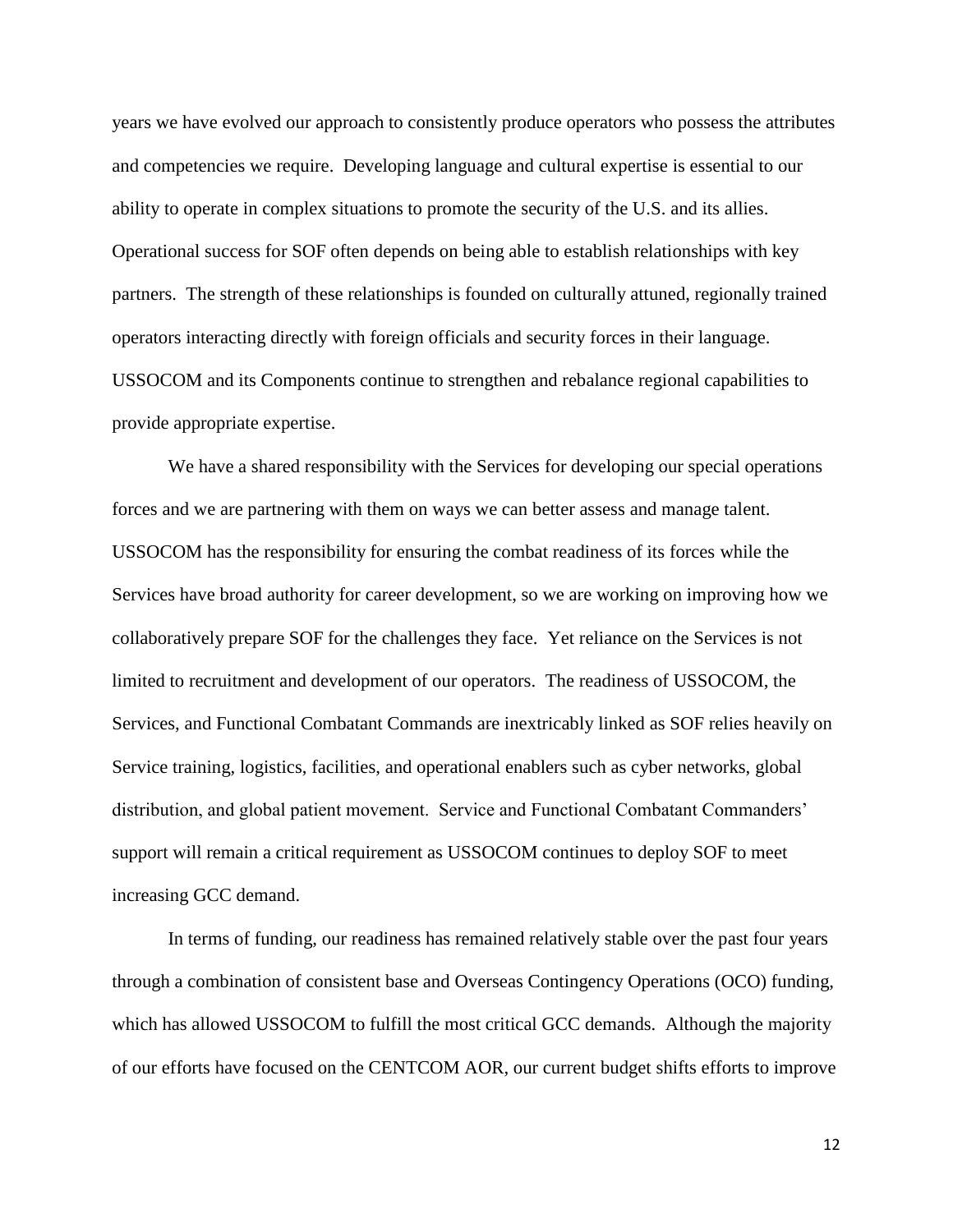support to all GCCs in accordance with strategic guidance. As we begin to focus more heavily on emerging networked threats around the world, we are aligning resources to maintain current readiness through joint training and exercises, operational unit readiness and training activities, and flying hours. Our training exercises include a strong focus on building Service, interagency, and international interoperability. We remain heavily reliant upon OCO funding, which has been essential for responding to today's threats, and appreciate the continued support of Congress in this matter.

Second, we must help our nation win in today's challenges and contribute to keeping the nation safe. The challenges faced by the United States and our allies require unprecedented agility and understanding. We must prioritize and synchronize SOF activities to protect our nation's interests as the challenges grow more numerous and complex. To accomplish this, we must continue to invest in a diverse portfolio of SOF capabilities that meet both the immediate and long-term needs of the GCCs and complements the capabilities of the Services, the interagency, and our international partners.

DoD guidance identifies USSOCOM as the synchronizer for the planning and provision of special operations capabilities in support of the GCC. To meet this guidance, we are in the process of coordinating with the Services, the Department, and the GCCs to collaboratively develop a campaign plan for global special operations. The plan is intended to help optimize and prioritize our support globally, promote ongoing efforts to strengthen international partnerships and will ultimately improve our ability to support the GCCs by providing coherent options and recommendations for SOF employment.

Authorities such as Section1208 play a critical role in ensuring we can provide a more comprehensive set of options for security challenges by leveraging the capabilities of local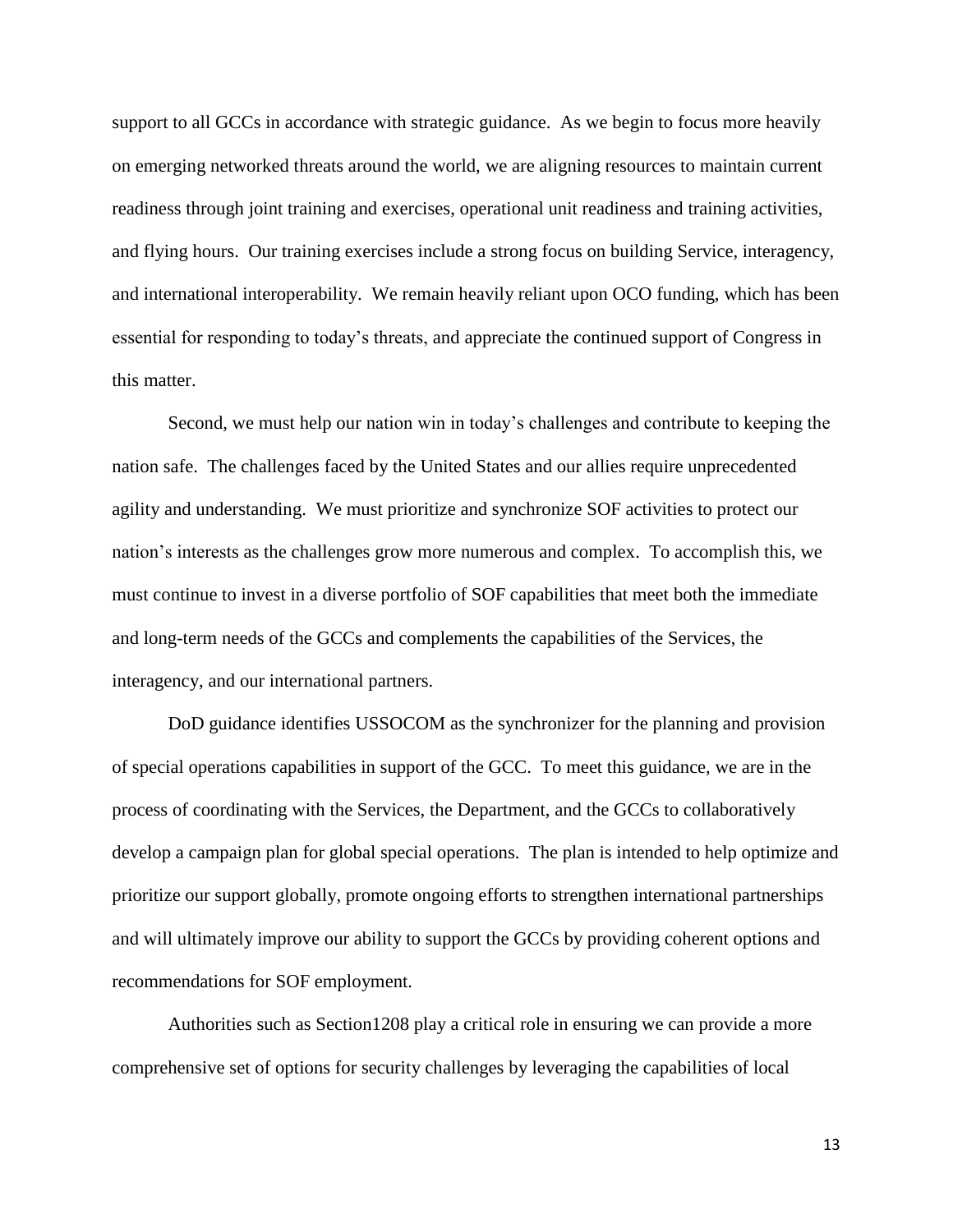security partners. They also help ensure we retain access and influence in regions where we do not maintain a large military presence. We appreciate your continued support for this authority. Going forward, we will work with Congress to ensure we have the right authorities and programs in place to properly support the GCCs.

Third, we are continuing to build relationships with international and domestic partners through sustained security cooperation, expanded communication architectures, and liaison activities. These partnerships allow us to share the burden of managing conflicts and enhance regional capabilities that can respond to threats at their origin. Over the past few years, USSOCOM has prioritized strengthening the network of military, interagency, and international partners across the globe, through liaison exchange, and a multinational communications infrastructure. These relationships build common understandings of shared threats and facilitate cooperation.

Efforts such as our Special Operations Liaison Officers, or SOLOs, are helping us build this network of international partners. Now present in embassies in 15 nations and operating in every geographic combatant command area of responsibility, SOLOs help us facilitate coordination across GCC boundaries to address challenges that span the globe. We also have liaison officers from 13 partner nations that work with us at our Headquarters in Tampa. Similarly, our Special Operations Support Teams (SOSTs) help us interface more effectively with the interagency. By increasing transparency, communication, and collaboration with our partners, we maximize the effectiveness of our collective action against shared problem sets. USSOCOM will continue to invest in these relationships so that our network development outpaces that of threat networks.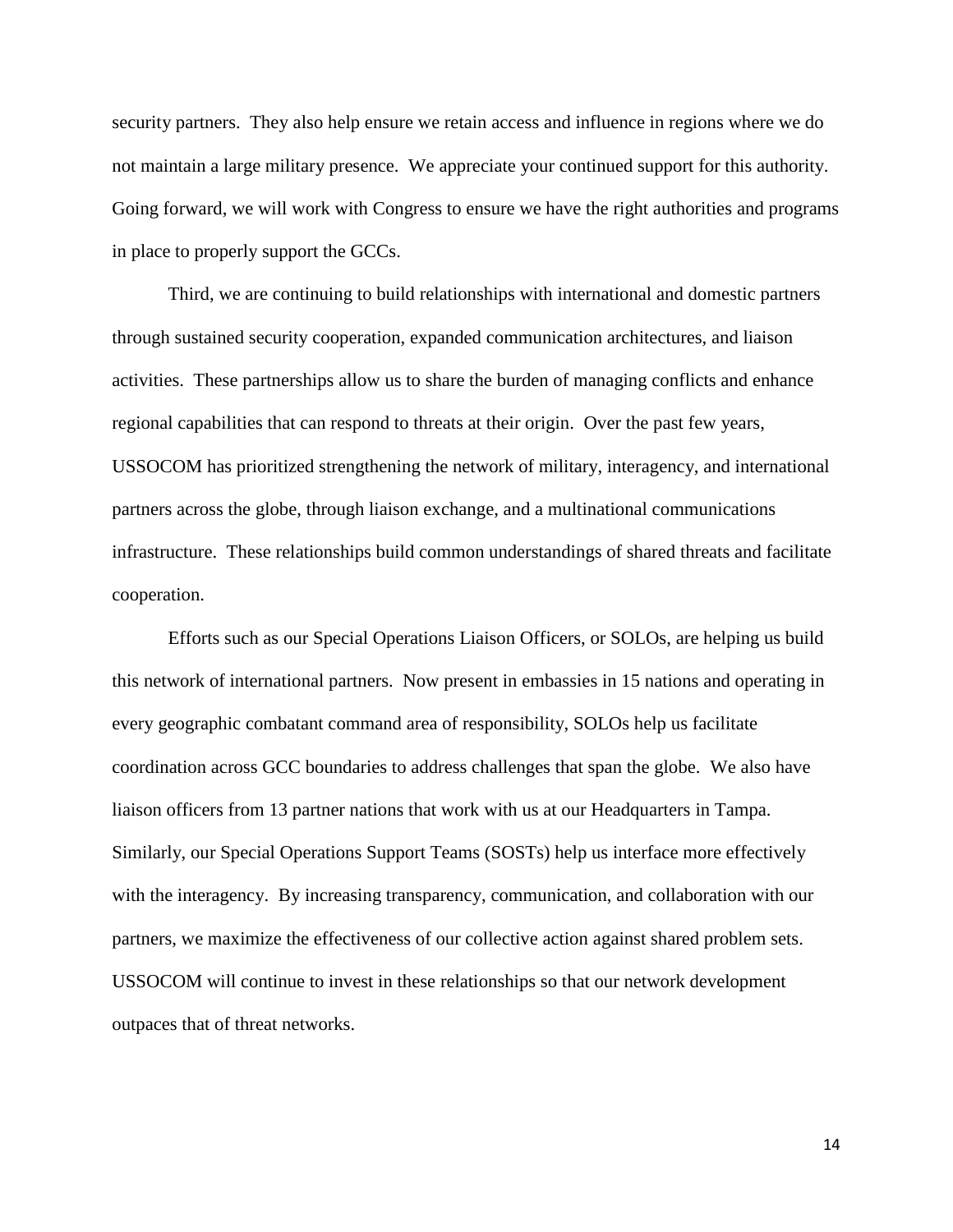The relationships USSOCOM has strengthened and the communications architecture we have put in place allow us to coordinate with coalition partners on matters such as hostage rescue, the movement of foreign fighters, international training, and developing the capabilities for responding to shared threats. In January of this year, USSOCOM organized a dialogue that brought together senior military representatives from 20 nations, as well as the Commanders of U.S. Central Command, U.S. European Command, and NATO Special Operations Headquarters, to discuss common security challenges and opportunities for collective action.

Our expanded support to the Theater Special Operations Commands (TSOCs) is another key effort that is helping us further develop our regional capabilities and expertise. This support includes extending the necessary communications infrastructure and providing key operations support capabilities such as Civil-Military Engagement, and ISR processing, exploitation, and dissemination. We are working closely with the GCCs to determine how we can best support their operational needs. We have realigned approximately 800 USSOCOM billets to push more capability forward to the TSOCs in areas such as planning, intelligence, analysis, and communications. We will continue to make the necessary investments to ensure that we maintain regional access and the ability to operate freely with our network of allies and partners, and to encourage constructive defense cooperation.

As we operate with and through a growing network of global partners, we will continually reassess relationships based on mission prioritization and ensure we maintain the proper security protocols. As an enterprise, USSOCOM understands the reality that what happens in Latin America affects Africa, which affects Europe, and so on. With a global approach – working with international partners to coordinate activities and share critical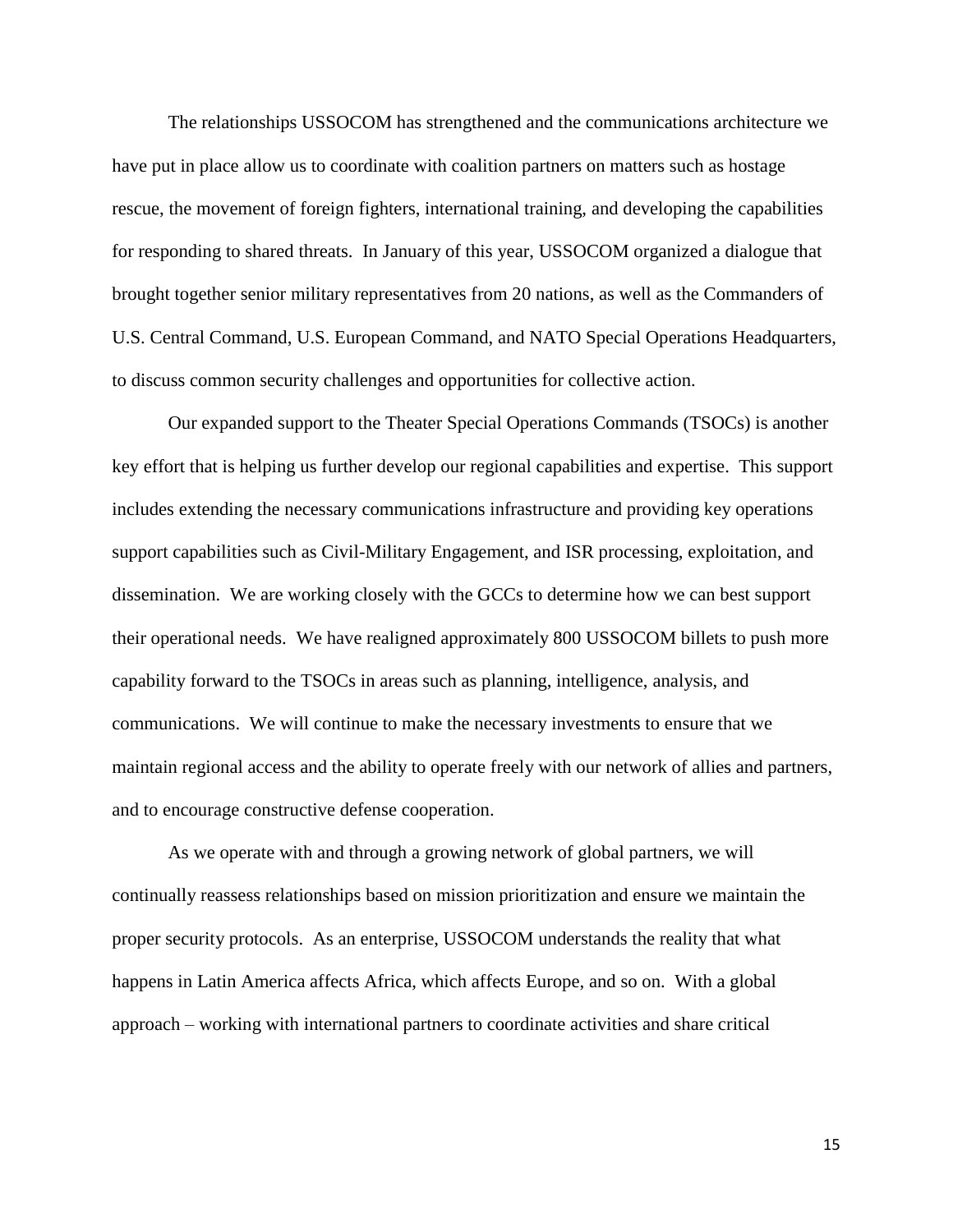information – we can more effectively deal with global challenges. In my opinion, this network is an essential capability in adapting to the emerging challenges to our interests.

Fourth, we must prepare for the future by investing in SOF that are able to win in an increasingly complex world. To do so, we must be innovators of strategic options. We will focus on developing the total Special Operations Force through concepts, training, doctrine, education, and research that are future-oriented and challenge our current operational constructs. These concepts, in concert with robust experimentation and a rigorous capability analysis and development process, will ensure we are prepared for an uncertain and dynamic future. Ultimately, preparing for the future is about ensuring that we match the right people and capabilities with the very best ideas to address our most pressing problems.

In today's environment, our effectiveness is directly tied to our ability to operate with domestic and international partners. We, as a joint force, must continue to institutionalize interoperability, integration, and interdependence between conventional forces and special operations forces through doctrine, training, and operational deployments. A key aspect of building interoperability is through USSOCOM's participation in Service Title 10 and Chairman of the Joint Staff sponsored war games and experiments. These events provide a critical venue for building partnerships with Service, interagency, and international partners to address some of the most pressing challenges facing our nation as we look to the future. We will also continue to use USSOCOM events to advance our efforts to institutionalize whole-of-government approaches.

Programmatic keys to preparing SOF for the future are a continued emphasis on enhancing the overall capabilities of the SOF operator; fielding new and recapitalized air, ground, and maritime platforms; enhancing our SOF-specific ISR capabilities; and continuing to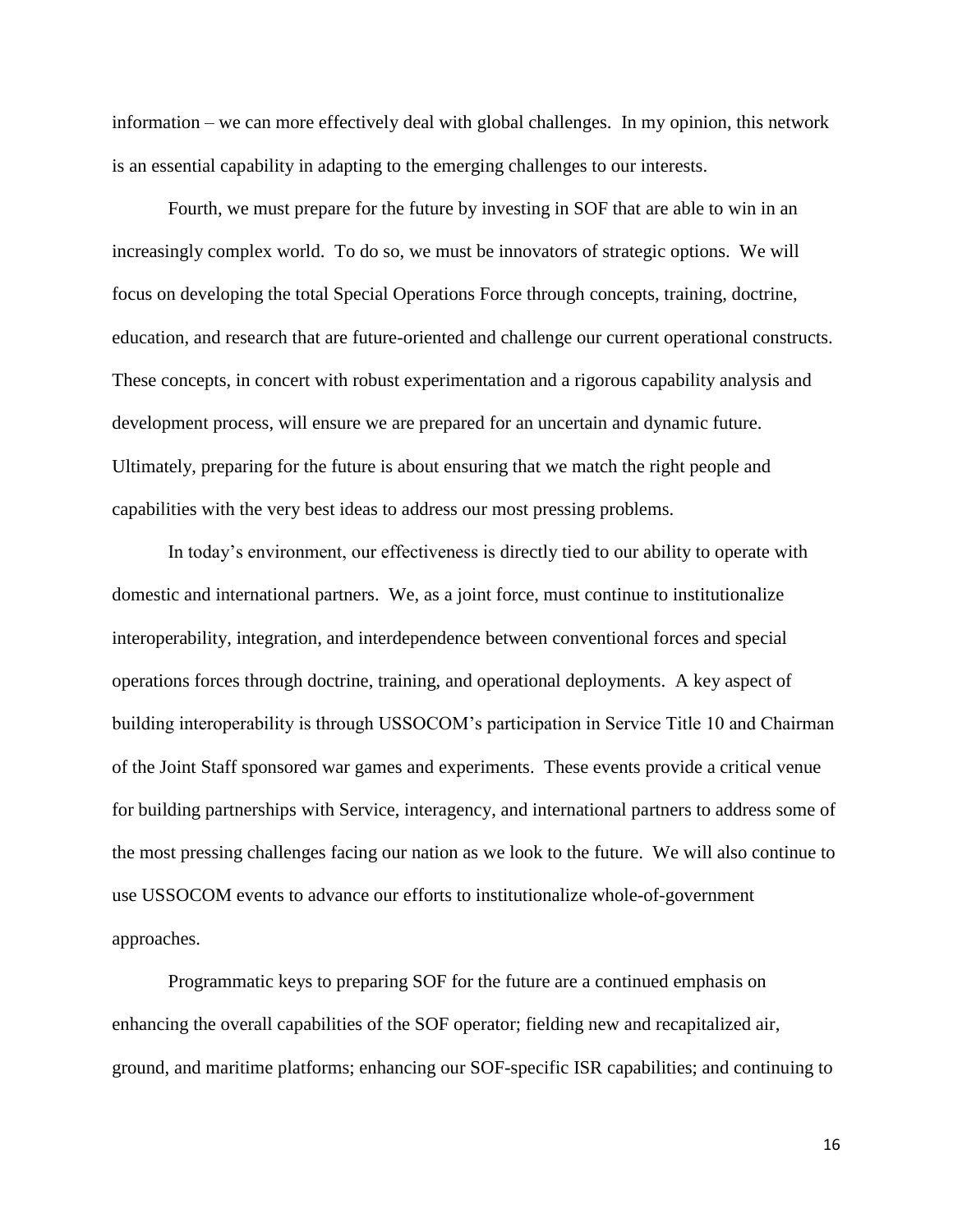invest in new communications infrastructure and equipment technology that allow us to share information more effectively and integrate our activities. We will work to ensure we are developing the right technologies, equipment, and capabilities required for the future SOF operator.

USSOCOM's tailored and streamlined rapid acquisition processes, supported by Congress and enabled through the oversight of ASD(SO/LIC) and USD(AT&L), have delivered critical capabilities to the battlefield, in weeks and months, instead of years. For example, in 2014, conducting combat evaluations allowed us to develop and deliver advanced weapons and cutting-edge Intelligence, Surveillance, and Reconnaissance (ISR) sensors for our SOF MQ-9 unmanned aircraft that had immediate impact on the battlefield. USSOCOM also successfully responded to an urgent operational requirement to increase ballistic protection on its fleet of CV-22 Osprey tilt-rotor aircraft. In less than six months, USSOCOM, working alongside the Army and Navy, acquired lightweight armored panels and modified its fleet of Ospreys.

USSOCOM is also focusing on improving acquisition processes to support an adaptable strategy by leveraging its network of partnerships with Services, the interagency, industry, academia, and international partners. The Tactical Assault Light Operator Suit (TALOS) is an example of our emphasis on acquisition process innovation. The effort is designed to deliver a test-ready combat suit prototype that protects our operators at their most vulnerable point. Through the use of a small joint acquisition task force and rapid prototyping events, TALOS is leveraging close relationships between operators, acquirers, and technologists to achieve greater results than could be accomplished through traditional acquisition processes. This approach is also helping us "spin off" technologies from the larger TALOS effort that are improving our capabilities at an accelerated rate. Continued Congressional support of USSOCOM's acquisition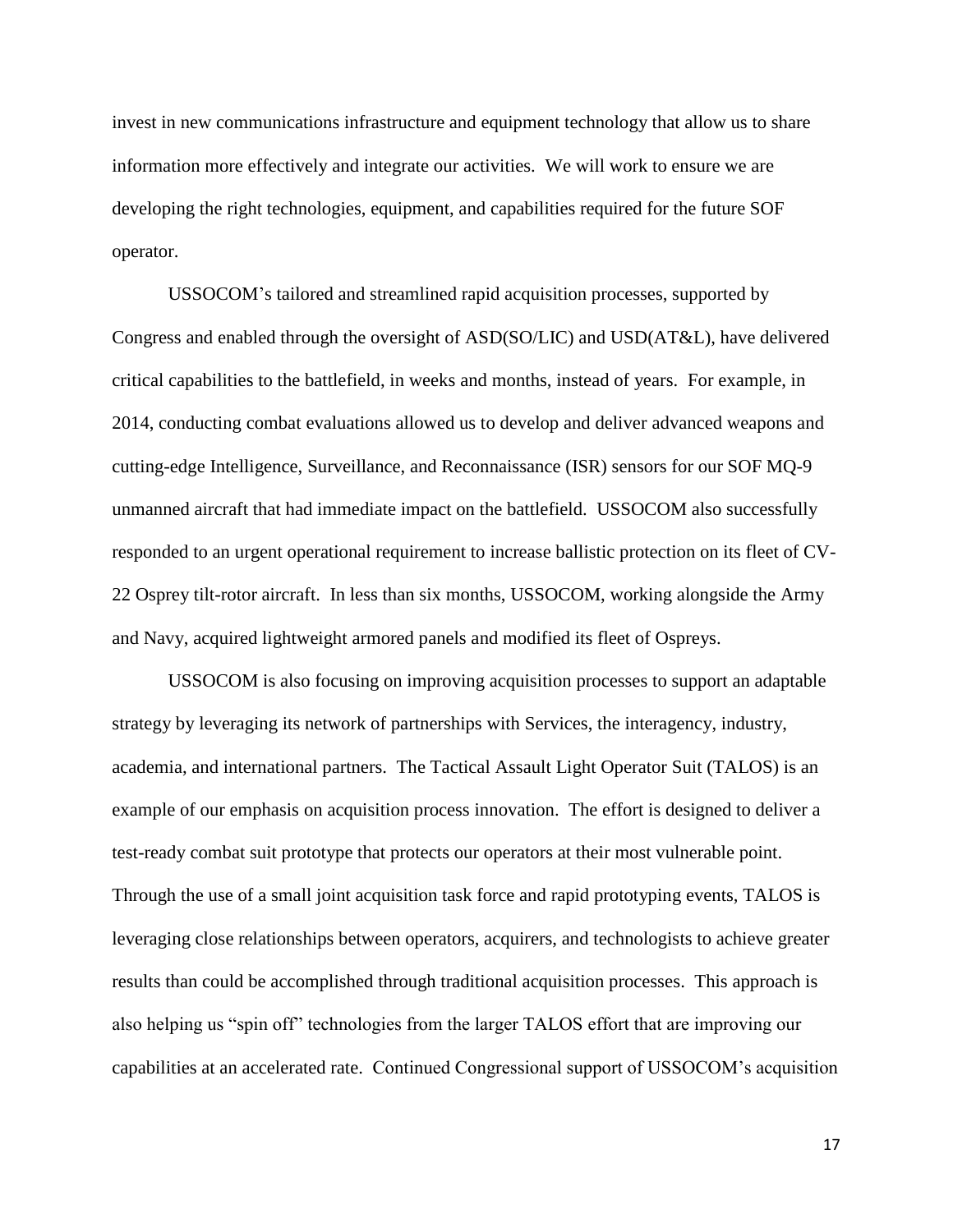of SOF-peculiar capability and our commitment to innovative process improvement is imperative to our continued ability to meet the needs of the warfighter.

As we prepare for the future, we remain very concerned about the detrimental effects of sequestration; drastic cuts to the Services will have severe impacts on our own ability to support the GCCs. A great deal of USSOCOM's procurement is focused on SOF-specific enhancements to Service-managed programs. Therefore, SOF buying power is directly connected to Service investments. Even with a steady base budget for USSOCOM, our capabilities can still be reduced through cuts to programs that we depend upon. A major reprioritization of these programs will require us to reassess our own investments. Increased demand for SOF across the GCCs combined with increased pressure on Service budgets may compromise our capabilities. Internally, we are working hard to refine our programmatic decisions to build our buying power and prepare for the future.

Another important area of future development for SOF is emerging from the Women in Service Review. Women have served in SOF for years in Intelligence, Military Information Support and Civil Affairs units, female engagement teams, cultural support teams, and Air Force Special Operations aviation roles. Approximately two-thirds of our positions are currently integrated. USSOCOM is sponsoring several research efforts to assess possible impacts on unit performance to facilitate further successful integrations. We are also working in close coordination with the Services to develop recommendations for further integration.

Fifth, we must preserve our force and families, providing for their short- and long-term well-being. People – military, civilian, and families – are our most important asset. We always take care of our people, but after 13 years of war, their resiliency and readiness is a primary concern. We must leverage every resource available – SOF, Service, and community resources –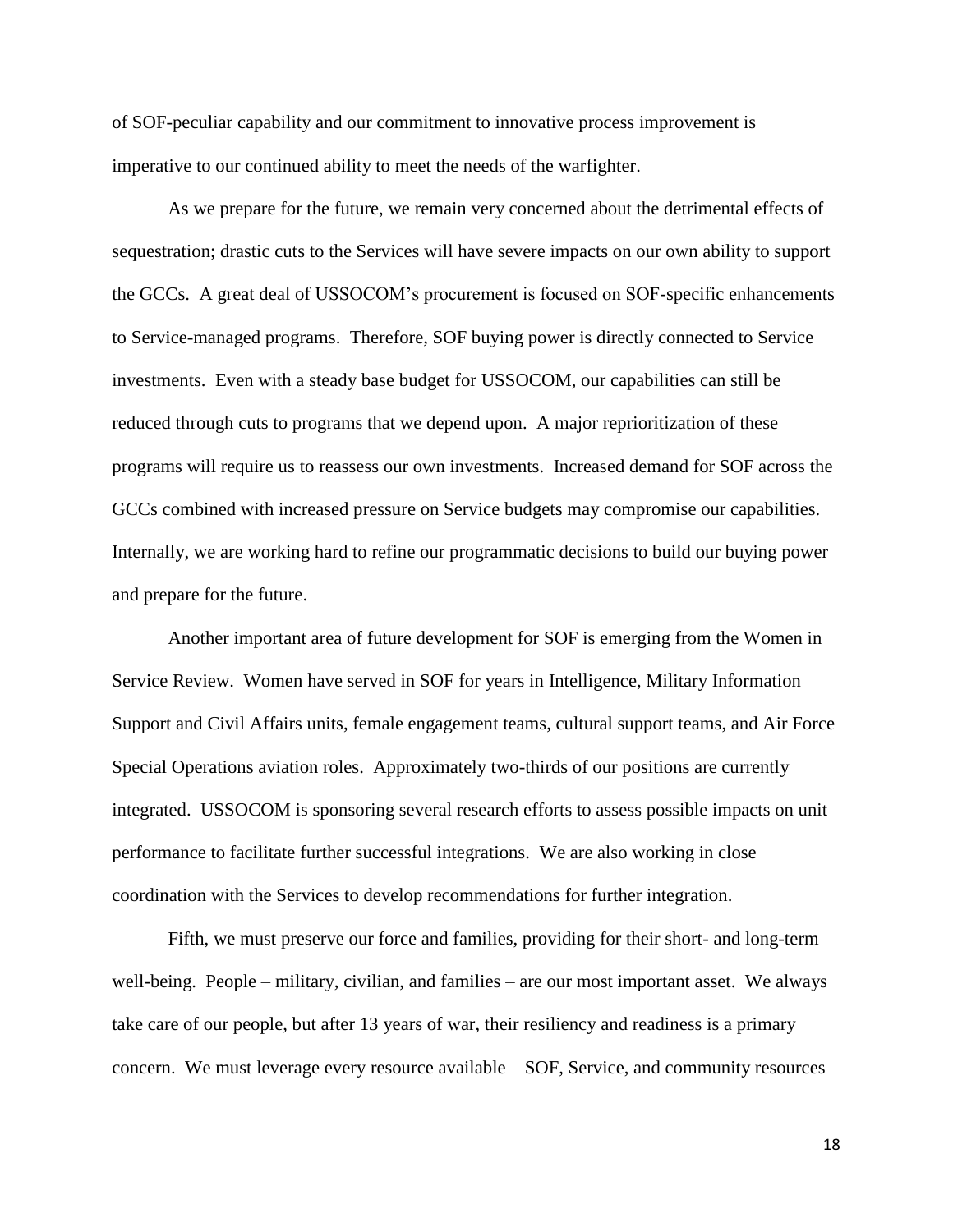to ensure our people are prepared for the demanding tasks we ask them to execute. At the same time, we must pay particular attention to the often invisible challenges that our people and their families face, and ensure that the SOF culture is one that fosters understanding and support.

In order to preserve our special operations force and families, we are focusing on four areas: human, psychological, spiritual, and family/social performance. In each area, we are taking steps to improve the long-term health of our force. These initiatives are not intended to supplant the Services' efforts in providing for the welfare of military members and their families; but rather to provide SOF and their families with access to services that meet their unique needs and complement Service-provided programs. Given the high frequency of combat deployments, high-stake missions, and extraordinarily demanding environments in which the force operates, SOF and their families have been under unprecedented levels of stress; it is imperative to address the effects of more than 13 years of combat operations.

There are two specific areas that fall under preserving our force and families that I would like to discuss in more detail: suicides and personnel tempo, or PERSTEMPO. On the first subject, our goal is to do everything possible to eliminate the incidence of suicide in the forces and in our families. We have indications that our efforts in the four areas I mentioned are making a difference by alleviating conditions that contribute to suicide. There are now higher self-referral rates and our leadership is improving its ability to recognize important warning signs and provide tools to intervene more effectively. We are moving in the right direction in changing our culture when it comes to seeking psychological help, but still have work to do. This effort will continue until seeking help is considered normal and expected by everyone. We are grateful for the support Congress has provided to address this challenge.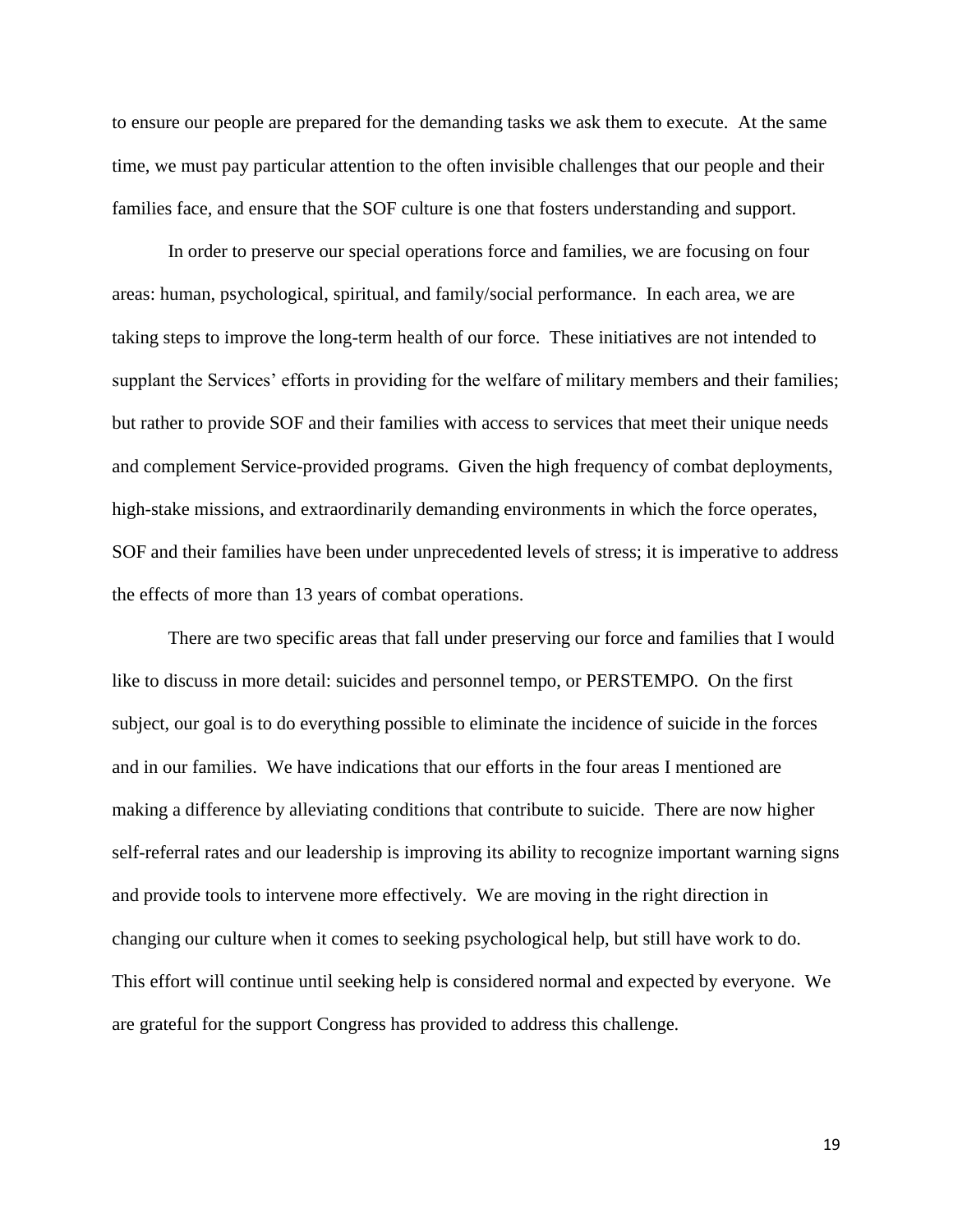The second area I would like to mention is PERSTEMPO, which is the rate at which we deploy our forces. Our policy is aimed at ensuring the physical, mental and operational readiness and resiliency of assigned forces. In 2010 a study was commissioned to examine the effects of a decade of continuous combat operations on the SOF community. The study identified one primary source of ongoing stress: the lack of predictability resulting from a demanding operational tempo exacerbated by significant time spent away from home for training. Predictability is a key component of building resilience. USSOCOM's PERSTEMPO policy is designed to improve operational readiness and retention by allowing commanders to evaluate and balance mission requirements with the needs of our service members. The intent is to enable the Commanders at the lowest level to better monitor the use of assigned forces and make informed risk decisions that help protect them from overuse, which will also improve mission success. Ultimately, managing PERSTEMPO is about ensuring the long-term health of the force and mission readiness while continuing to meet our global mission requirements.

The preservation of our force and families is vitally important in the preservation of capabilities that the nation depends upon to respond to crises in an unpredictable environment. Ensuring we properly care for those from whom we expect so much will allow us to meet important requirements from the GCCs. As our people keep faith with our nation, we will keep faith with them, now and in the future.

#### *WORKING with CONGRESS*

I look forward to working with Congress to explore how we can best enable our SOF operators to prepare for the complex situations we ask them to deal with on a daily basis. Your oversight, support, and partnership will ultimately help us provide better service to our nation.